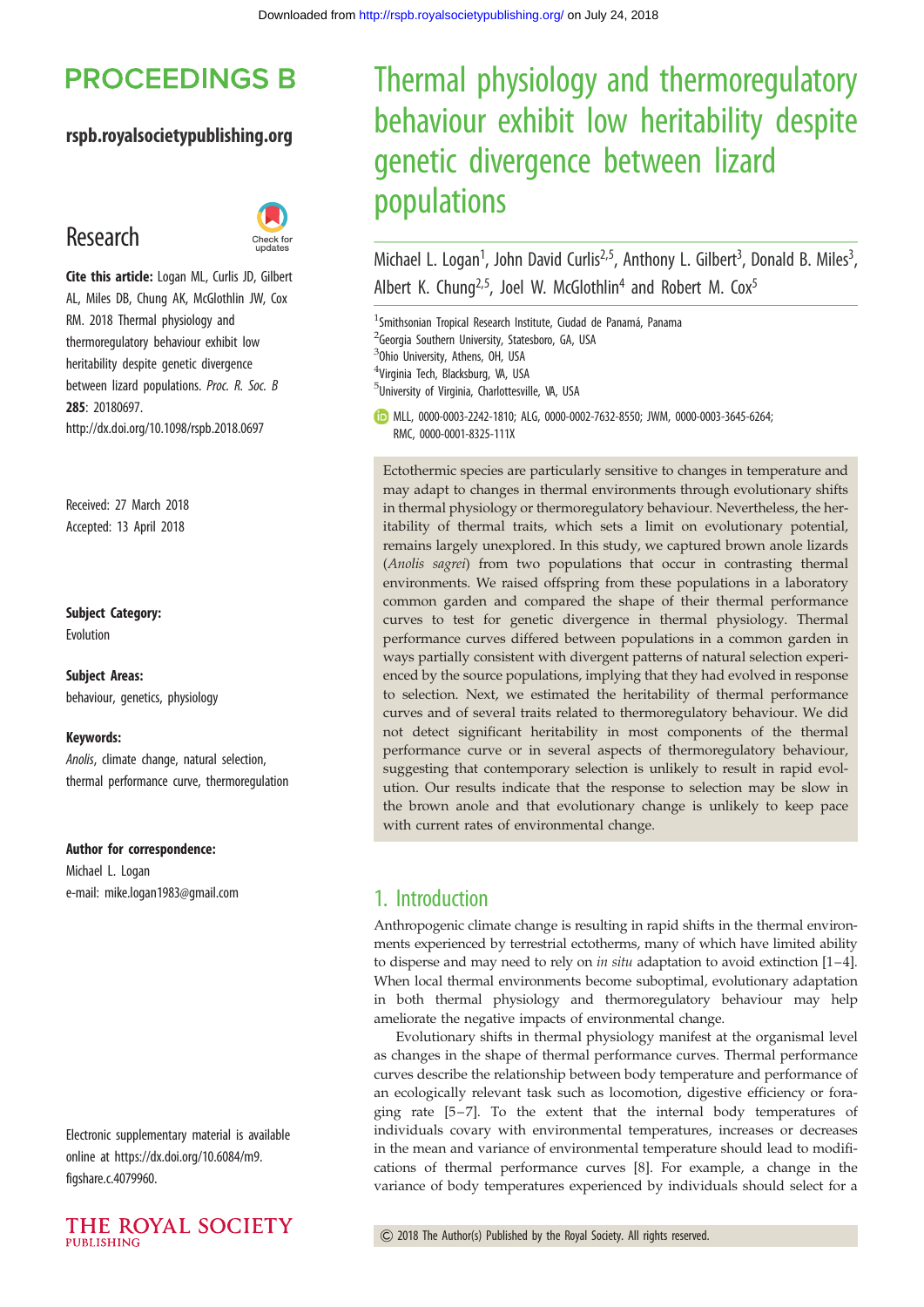shift in curve breadth, whereas a change in mean body temperature should select for a shift in the temperature at which performance is optimized [[1](#page-6-0),[9](#page-6-0)].

When organisms thermoregulate, the covariance between organismal body temperature and environmental temperature is diminished [\[10](#page-6-0)–[13\]](#page-6-0). For ectotherms, this lack of correspondence between body temperature and environmental temperature occurs primarily because individuals selectively use a narrow range of suitable microclimates within a thermally heterogeneous habitat [[14\]](#page-6-0). Individuals that behaviourally thermoregulate are unlikely to experience thermal extremes and may, therefore, buffer themselves from selection on thermal physiology, a phenomenon known as the 'Bogert Effect' [\[15](#page-6-0)–[17\]](#page-7-0). Indeed, studies comparing thermoregulating species distributed across elevational or latitudinal gradients often find that thermal physiological traits are invariant despite large differences in local environmental temperatures [[18,19](#page-7-0)]. In the context of climate change, this suggests that behavioural compensation for changing thermal environments can actually increase extinction risk over the long term by inhibiting evolutionary adaptation in thermal physiology [\[7,](#page-6-0)[18](#page-7-0)]. Additionally, thermoregulatory behaviour itself may evolve. For example, climate change may favour individuals that are more efficient at locating preferred microclimates, or those that spend more time thermoregulating relative to foraging and other activities. Thus, evolutionary change in thermoregulatory behaviour may help maintain population viability even while constraining evolutionary shifts in thermal physiology.

Previous studies have shown that both thermal physiology and thermoregulatory behaviour can be targets of selection in wild populations of small ectotherms, including lizards [[7](#page-6-0)[,20](#page-7-0),[21\]](#page-7-0), insects [[22\]](#page-7-0) and molluscs [[23\]](#page-7-0). Using a field experiment, Logan et al. [\[7\]](#page-6-0) demonstrated that brown anole lizards (Anolis sagrei) transplanted from an interior forest habitat to a warmer and more thermally variable open habitat experienced strong directional selection for higher thermal optima and broader performance breadths. Similarly, Gilbert & Miles [\[20](#page-7-0)] documented selection on thermoregulatory behaviour in a population of ornate tree lizards (Urosaurus ornatus), in which individuals that preferred higher body temperatures in a laboratory thermal gradient were more likely to survive in nature. However, selection will only result in evolution if phenotypic variation has an additive genetic basis [\[4,](#page-6-0)[24,25](#page-7-0)]. To date, there are very few studies on the heritability of thermal traits in animals. Pioneering studies that reported broad-sense heritability in insects have suggested that thermal traits may have an additive genetic basis [[26](#page-7-0)–[28\]](#page-7-0), but to our knowledge, no study has quantified the narrow-sense heritability of a thermal performance curve in any species, and only two studies [\[29](#page-7-0),[30\]](#page-7-0) have estimated broad- or narrow-sense heritability for aspects of thermoregulatory behaviour.

For this study, we collected adult brown anoles from two islands in The Bahamas at sites differing dramatically in their thermal characteristics. Lizards from the island of Great Exuma come from densely vegetated habitat with abundant shade and have experienced a relatively cool, thermally stable environment, whereas lizards from Eleuthera occupy an exposed, sparsely vegetated peninsula and have experienced warmer, more thermally variable conditions [\(table 1](#page-2-0), figure S1). Previously, Logan et al. [[7](#page-6-0)] measured natural selection on components of the thermal performance curve for sprint speed in these populations. In the cooler and more thermally stable environment on Great Exuma, the thermal performance curve was not under selection [\(table 1](#page-2-0)). However, when lizards from an interior forest environment on Eleuthera (similar in its thermal properties to the environment on Great Exuma) were transplanted to the warmer and more thermally variable peninsula, they underwent strong viability selection for higher thermal optima and broader performance breadths [\(table 1\)](#page-2-0). Eleuthera parents for the current breeding experiment were captured just prior to this transplant study, whereas Exuma parents were captured just after that study but at an adjacent site with similar habitat. Thus, our breeding populations would have presumably experienced different local thermal environments for many generations. To test the prediction that Great Exuma and Eleuthera populations have genetically diverged in response to their contrasting thermal environments in ways congruent with previous estimates of selection, we bred adults from these populations in a paternal half-sibling design and raised their offspring in a laboratory common garden environment, then assayed  $F_1$  offspring for thermal performance curves and aspects of thermoregulatory behaviour. Next, we analysed pedigrees for each population to determine whether thermal performance curves and thermoregulatory behaviour have an additive genetic basis such that they can respond rapidly to selection imposed by future climate change.

## 2. Material and methods

## (a) Common garden and breeding design

We collected adult brown anoles (A. sagrei) from each of two islands in The Bahamas (Great Exuma:  $23^{\circ}29'$  N,  $75^{\circ}45'$  W; Eleuthera:  $24^{\circ}50'$  N,  $76^{\circ}19'$  W). To reduce the potential for fertilization using stored sperm [\[31\]](#page-7-0), we collected adults between 25 and 30 January 2012, prior to the onset of the breeding season (April to October). Individuals were transported to a breeding facility at the University of Virginia, where they served as the parental generation for our breeding experiment. We maintained adults individually in plastic cages (males:  $40 \times 23 \times 32$  cm; females:  $30 \times 20 \times 20$  cm; Lee's Kritter Keeper, San Marcos, CA) containing a potted plant (Coleus) for oviposition, a carpet substrate, a section of PVC pipe for perching and hiding (30 cm length, 2.5 cm diameter), and a strip of fibreglass screen suspended across the top of the cage for basking. We placed cages directly beneath two ReptiSun 10.0 UVB bulbs (ZooMed, San Luis Obispo, CA) and housed them at constant temperature  $(29^{\circ}C)$ diurnal,  $25^{\circ}$ C nocturnal), relative humidity (65%) and photoperiod (12 L : 12D during simulated winter, 13 L : 11D during the breeding season). Three times per week, we offered adult males 5-7 large  $(1/2$  inch = 12.7 mm) crickets (Gryllus assimilis and Gryllodes sigillatus; Ghann's Cricket Farm, Augusta, GA), and adult females  $3-5$  medium  $(3/8$  inch =  $9.5$  mm) crickets. We dusted crickets weekly with Fluker's Reptile Vitamin and Calcium supplements (Fluker's Cricket Farms, Port Allen, LA) and sprayed cage walls and potted plants twice daily with deionized water.

We paired each sire with two dams from the same population, such that each female mated with only one male. This design allowed us to estimate genetic variances using the phenotypes of full-sib and paternal half-sib  $F_1$  progeny. After isolating each female for two to three months following capture to ensure that they were not producing eggs from stored sperm, we introduced females into the cages of males and allowed them to mate for 14 days before returning them to their original cages. Previous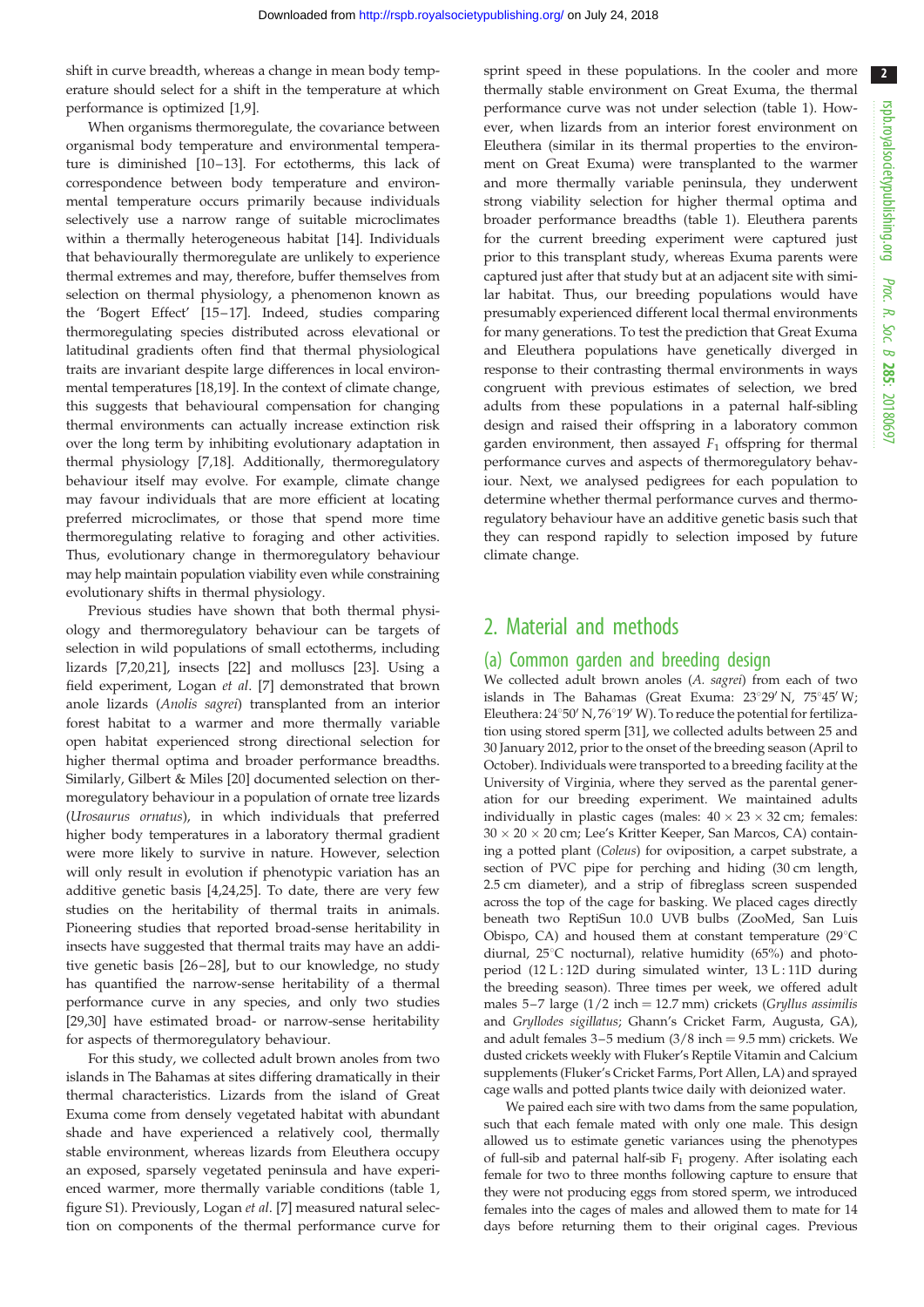<span id="page-2-0"></span>Table 1. A comparison of habitat structure, thermal environments, lizard body temperatures and selection gradients for components of the thermal performance curve (TPC) measured at locations near the source populations for this common garden breeding experiment. These data are presented in depth by Logan et al. [\[7\]](#page-6-0).

|                                                   | <b>Exuma</b>                               | <b>Eleuthera</b>                                                  |
|---------------------------------------------------|--------------------------------------------|-------------------------------------------------------------------|
| habitat                                           | relatively dense vegetation, closed canopy | relatively sparse vegetation, open canopy                         |
| operative environmental temperatures $(I_e)$      |                                            |                                                                   |
| mean daily $T_e$                                  | 29.8 $\pm$ 0.24 s.e.m. <sup>o</sup> C      | 32.5 $\pm$ 0.21 s.e.m. <sup>o</sup> C                             |
| max daily $T_e$                                   | 32.1 $\pm$ 0.46 s.e.m. <sup>o</sup> C      | 36.2 $\pm$ 0.39 s.e.m. <sup>o</sup> C                             |
| weekly range in mean daily $T_e$                  | $28.9 - 31.1^{\circ}$ C                    | $28.4 - 35.2^{\circ}$ C                                           |
| seasonal variance in mean weekly $T_e$            | $0.5^{\circ}$ C                            | $2.9^{\circ}$ C                                                   |
| summary of $T_e$                                  | cooler and more thermally stable           | warmer and more thermally variable                                |
| lizard field-active body temperatures $(T_b)$     |                                            |                                                                   |
| mean $Th$                                         | 32.9 $\pm$ 0.24 s.e.m. <sup>o</sup> C      | 34.4 $\pm$ 0.21 s.e.m. <sup>o</sup> C                             |
| maximum $Th$                                      | 36.4 $\degree$ C                           | 38.6 $\degree$ C                                                  |
| summary of $T_{\rm b}$                            | lower field-active body temperatures       | higher field-active body temperatures                             |
| selection gradients ( $\beta$ ) on TPC parameters |                                            |                                                                   |
| maximal performance $(P_{\text{max}})$            | 0.23 $\pm$ 0.15 s.e.m.                     | $0.19 \pm 0.23$ s.e.m.                                            |
| thermal optimum $(T_{opt})$                       | $0.02 \pm 0.13$ s.e.m.                     | $0.56 \pm 0.23$ s.e.m.*                                           |
| performance breadth $(T_{\rm br})$                | $0.13 + 0.14$ s.e.m.                       | $0.49 \pm 0.20$ s.e.m.*                                           |
| summary of natural selection                      | no linear selection on TPC parameters      | selection for higher $T_{\text{opt}}$ and broader $T_{\text{br}}$ |

\*Significant selection gradients ( $p < 0.05$ ) are indicated.

studies have shown that, even when females are collected from the wild at the peak of the breeding season, they shift to the fertilization of eggs with sperm from captive mates within an average time of less than three weeks [[31\]](#page-7-0). To generate paternal halfsiblings, we introduced a second female into the cage of each male a week after the removal of the first female, and again allowed the pair to mate for 14 days. Four months after initial mating, we paired the same individuals a second time to provide females with additional sperm. The following year, we repeated the same breeding protocol with the same sire-dam pairs to increase the number of offspring in each family.

Each week, we checked each female's potted plant for new eggs, which we transplanted to individual plastic containers containing moist vermiculite (1 : 1 deionized water to vermiculite by mass). Egg containers were then placed in a Percival Intellus 136VL incubator set to maintain  $28^{\circ}$ C,  $80\%$  relative humidity, and a 12 L : 12D photoperiod. We checked egg containers twice daily for new hatchlings, which we assigned a unique toe-clip for permanent identification and housed individually in cages identical to those of adult females. We offered each hatchling 10-15 pinhead crickets (Acheta domestica) daily, dusted with Fluker's Reptile Vitamin and Calcium supplements. At three months of age, we began offering each lizard  $2-3$  small  $(1/4)$  $inch = 6.4$  mm) crickets (G. sigillatus) three times per week (dusted weekly). At 12 months of age, we began feeding each lizard 5-7 large  $(1/2$  inch = 12.7 mm) crickets (G. sigillatus) three times per week (dusted weekly). We waited until offspring had grown to adulthood (minimum 18 months of age) before phenotyping them for thermal performance curves and thermoregulatory behaviour. Because we had bred the parental generation in two successive years, we phenotyped the resulting  $F_1$  cohorts in two separate years, but at similar body sizes.

#### (b) Thermal performance curves

We estimated the thermal sensitivity of sprint speed in 289 and 119 adult male  $F_1$  offspring from Great Exuma (48 sires, 85 dams) and Eleuthera (35 sires, 56 dams) parents, respectively. We heated or cooled lizards to each of six temperatures (15, 21, 27, 32, 37 and  $42^{\circ}$ C, in a randomized order) in a Percival Intellus 136VL incubator. Each day, lizards were phenotyped at two temperatures with a minimum of a 2 h break between trials ('trial' =  $a$ set of runs at a given temperature). Each individual was encouraged to run along a wooden dowel rod (1 m long, 2.5 cm in diameter) positioned at a 20° angle to prevent hopping. The dowel was demarcated every 10 cm and trials were filmed with a fast-frame (60 frames per second (fps)) digital video camera. Each lizard was run three times in quick succession at each temperature, and body temperatures were confirmed at the start and end of each trial using a cloacal thermometer. Runs that occurred more than 30 s after the lizard had been removed from the incubator were not included in subsequent analyses.

Sprint videos were analysed in the motion-analysis software program Kinovea [\(www.kinovea.org\)](http://www.kinovea.org). Sprint speed was calculated using the frame-rate of the camera, and we recorded the fastest sprint speed during each trial over any 10 cm segment [\[7,](#page-6-0)[32\]](#page-7-0). If the lizard could not run at least 10 cm at the coolest and warmest temperatures, we scored that trial as a speed of zero [\[7](#page-6-0)[,32](#page-7-0)]. At the intermediate temperatures, if the lizard fell off the dowel rod, hopped, or could not maintain coordination for at least 10 cm, we discarded the trial and did not include it in further analyses [[7,](#page-6-0)[32](#page-7-0)]. If these events occurred at the extreme temperatures (15 $^{\circ}$ C and 42 $^{\circ}$ C), they were likely a result of temperature stress and were scored as a sprint speed of zero.

We generated thermal performance curves following [[7\]](#page-6-0), fitting the full set of asymmetric parabolic functions built into the software program TableCurve 2.0 to the raw sprint data [[7,](#page-6-0)[32](#page-7-0) – [35\]](#page-7-0). We fitted both zero and non-zero intercept versions of each function to each individual. We then chose the best curve fit for each individual using AIC (if the curves differed in AIC score by two or greater, we considered them significantly different). If AIC could not distinguish between the best curves, we chose the curve with the fewest parameters. If two curves did not differ in AIC score or number of parameters, we chose the curve with the highest  $r^2$  value. By solving each individual's curve at  $0.1^{\circ}$ C intervals, we extracted three values which describe

3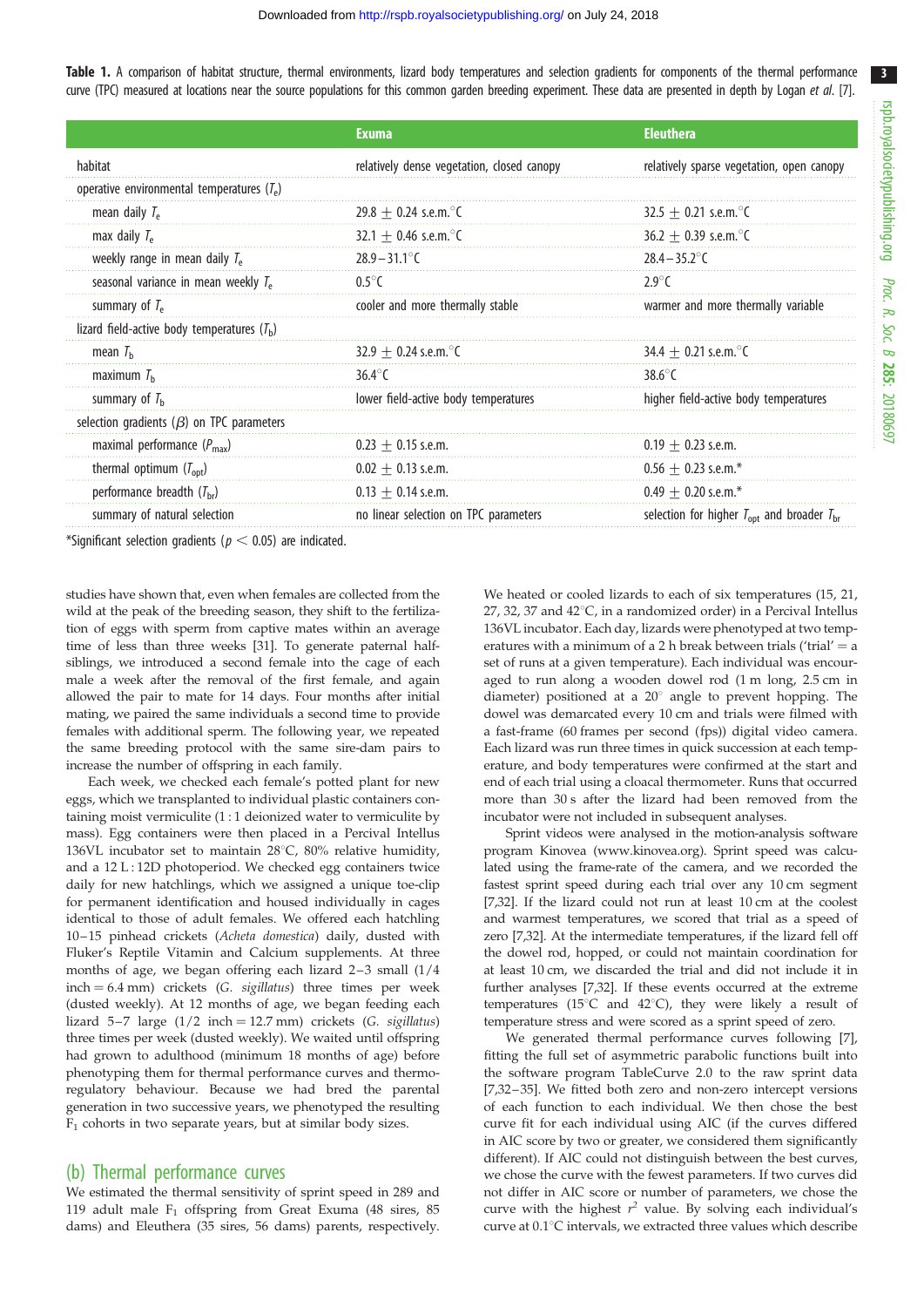the general shape of thermal performance curves: the thermal optimum (body temperature at which performance is greatest,  $T_{\text{opt}}$ ), the maximal performance across all temperatures ( $P_{\text{max}}$ ), and the performance breadth (the range of body temperatures at which the lizard achieves at least 80% of maximal performance,  $T_{\rm br}$ ) [[1\]](#page-6-0).

We compared sprint speed at each temperature between Great Exuma and Eleuthera populations using restricted maximum-likelihood mixed models that included 'run order' (first, second, or third sprint at a given temperature) and 'population' (Great Exuma or Eleuthera) as fixed effects with interactions, as well as 'individual' as a random effect (to account for repeated measures). Additionally, we compared the means of individual estimates of thermal optima, performance breadths, and maximal performances between populations using ANOVA. All comparisons of thermal performance curves were conducted in JMP Pro 13 (SAS Institute, Cary, NC, USA). Because we did not measure lizards from Eleuthera in the second year of our study, all comparisons between Eleuthera and Exuma are based on data from the first year only.

#### (c) Thermoregulatory behaviour

We quantified variation in thermoregulatory behaviour for 156 F1 adult male brown anoles produced from Great Exuma parents (44 sires, 71 dams) using a laboratory thermal gradient. Each lane of our thermal gradient was 1.2 m long by 0.25 m wide by 0.35 m tall. We fixed a 60 W incandescent indoor floodlight bulb above one end of each lane and put six frozen gel packs under the other end. This generated a thermal gradient ranging from 20 to  $48^{\circ}$ C. We taped 40 gauge, type T thermocouples to the cloacal surface of each individual prior to introducing them to the gradient, then allowed each individual to acclimate to the gradient for a period of 10 min prior to taking body temperature measurements. The thermocouples were connected to an OMEGA eight-channel data acquisition module (TC-08, OMEGA Engineering, Inc., Norwalk, CT, USA), which recorded body temperatures every 10 s for 90 min. The initial body temperature of each lizard when introduced to the gradient was approximately  $30^{\circ}$ C. We quantified the mean, median, minimum, maximum and range of body temperatures achieved in the thermal gradient as different estimates of thermoregulatory behaviour for each individual. The mean and median body temperatures chosen in a gradient can be thought of as estimates of an individual's thermal preference, whereas the minimum, maximum and range of body temperatures chosen in a gradient can collectively be thought of as estimates of an individual's thermoregulatory precision, its desire to remain at a narrow versus broad range of temperatures, or its tendency to endure very high or low body temperatures.

#### (d) Quantitative genetic analyses

We employed restricted maximum-likelihood 'animal models' in the software program ASReml 4 (VSN International Limited, Hemel Hempstead, UK) to estimate the additive genetic variances and heritabilities of the thermal sensitivity of sprint speed (thermal performance curves) and thermoregulatory behaviour in our study populations. All parameters were estimated separately for each population. For thermal sensitivity of sprint speed, we analysed the data in two ways. First, we analysed sprint speed at each trial temperature in separate animal models. Each model included run (first, second or third sprint for each individual at each test temperature) and year (2012 or 2013 cohort, Great Exuma only) as fixed effects, a pedigreelinked random-effect of individual to estimate additive genetic variances, and a second random-effect of individual to estimate permanent environmental effects. Second, after verifying normality, we estimated variance components for the composite traits (thermal optimum, maximal performance and performance

breadth) that describe the shape of the thermal performance curve. We did not conduct more detailed multivariate or function-valued analyses due to low additive genetic variances detected during univariate analyses (see Results). Models for these composite traits included a fixed-effect of year (2012 or 2013 cohort, Great Exuma only) and a pedigree-linked randomeffect of individual. Finally, we implemented animal models in ASReml for each aspect of thermoregulatory behaviour (mean, median, minimum, maximum and range of body temperatures chosen in a thermal gradient).

To determine statistical significance of variance components, we used likelihood-ratio tests [[36](#page-7-0)]. Significance of additive genetic variance was determined by comparing a full model to one in which genetic variance was fixed at zero (1 df), and significance of permanent environmental variance was tested by comparing a model that included both permanent environmental variance and residual variance to one that included only residual variance (1 df). For all models, we calculated heritability and repeatability (where appropriate) and their standard errors (in ASReml) by dividing the additive genetic variance or the total individual variance (additive genetic variance plus permanent environmental variance) by the total phenotypic variance. We did not estimate genetic covariances due to the low additive genetic variance underlying most traits (see Results).

## 3. Results

### (a) Thermal performance curves

Thermal performance curves differed between laboratoryreared offspring from each of our study populations ([figure 1\)](#page-4-0). Eleuthera lizards sprinted faster than Great Exuma lizards at 15°C ( $F_{1,310} = 17.53$ ,  $p < 0.0001$ ). By contrast, Great Exuma lizards outperformed those from Eleuthera at 21°C ( $F_{1,293} = 7.28$ ,  $p = 0.0074$ ), 27°C ( $F_{1,299} =$ 59.65,  $p < 0.0001$ ),  $32^{\circ}$ C ( $F_{1,306} = 104.40$ ,  $p < 0.0001$ ),  $37^{\circ}$ C  $(F_{1,307} = 18.03, p < 0.0001)$  and  $42^{\circ}$ C  $(F_{1,310} = 6.76, p =$ 0.0098). Additionally, lizards from Great Exuma had greater maximal performance (Great Exuma mean =  $0.97 \text{ m s}^{-1}$ ) Eleuthera mean =  $0.84$  m s<sup>-1</sup>;  $F_{1,268} = 21.93$ ,  $p < 0.0001$ ) and broader performance breadths (Great Exuma mean = 10.0°C, Eleuthera mean = 8.8°C;  $F_{1,268} = 13.99$ ,  $p = 0.0002$ ) than those from the Eleuthera population, whereas Eleuthera lizards had a higher thermal optimum (Great Exuma mean  $=$ 34.7°C, Eleuthera mean = 36.0°C;  $F_{1,268} = 12.97$ ,  $p = 0.0004$ ; [figure 2\)](#page-4-0).

When we evaluated sprint speeds at each test temperature as independent traits, most were not significantly heritable  $(0 < h<sup>2</sup> < 0.06)$  for either population ([table 2\)](#page-5-0). However, for Great Exuma, sprint speed was significantly heritable at  $37^{\circ}$ C ( $h^2$  = 0.124  $\pm$  0.077 s.e.m.), and for Eleuthera, sprint speed was significantly heritable at 15°C ( $h^2 = 0.488 \pm 0.057$ s.e.m.). Sprint speed was repeatable at every temperature in both populations (significant effect of 'individual'; lowest and highest  $r^2$  values, respectively, were 0.283 and 0.579; mean  $r^2 = 0.477$ ; [table 2](#page-5-0)). The composite traits that describe the shape of the thermal performance curve (maximal performance, performance breadth and the thermal optimum) were not significantly heritable for either population ([table 2\)](#page-5-0).

#### (b) Thermoregulatory behaviour

The mean, median, minimum, maximum and range of body temperatures selected by Great Exuma lizards in a laboratory thermal gradient were  $32.7^{\circ}\text{C} \pm 0.34$  s.e.m.,  $32.4^{\circ}\text{C} \pm 0.35$  4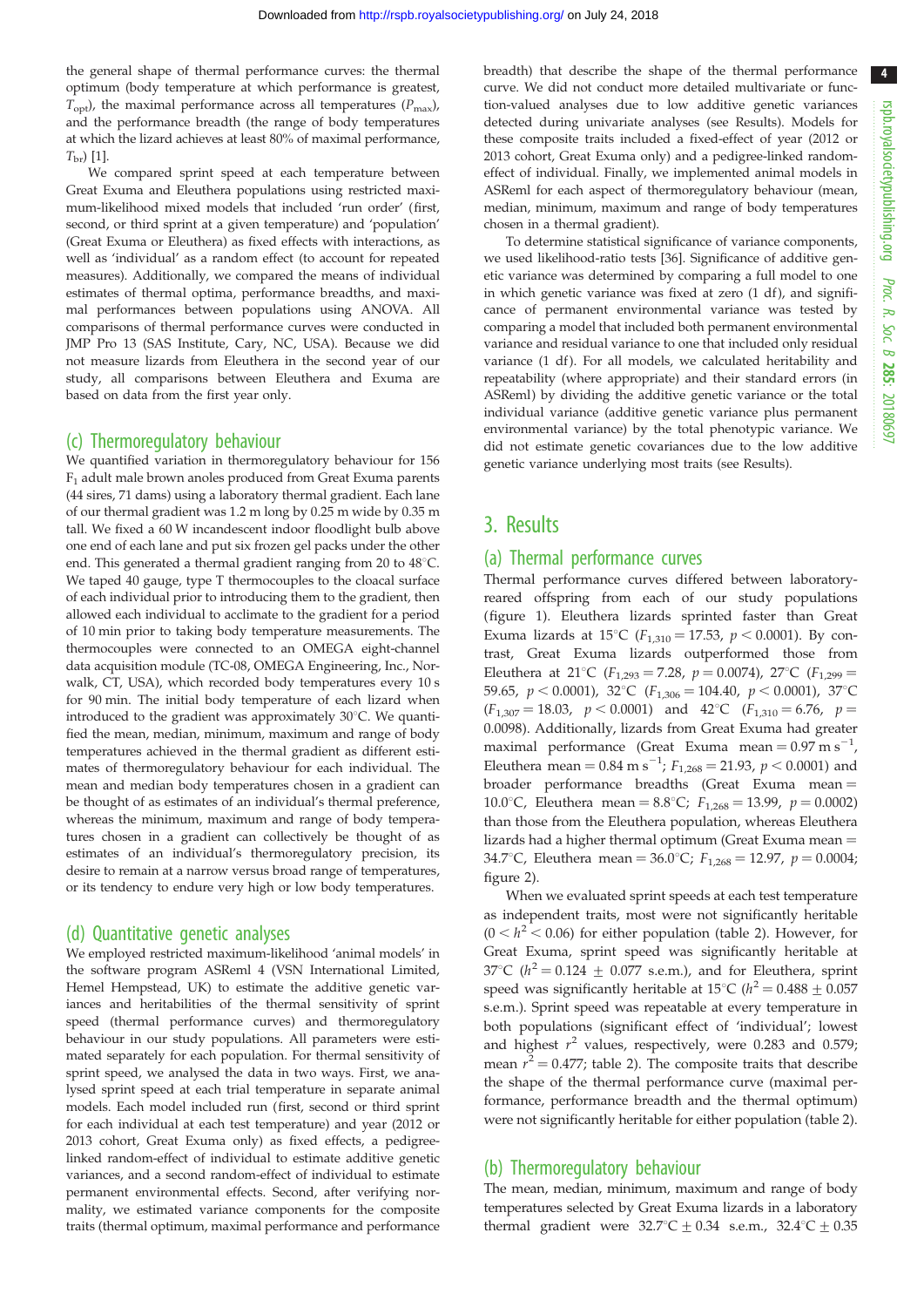5

<span id="page-4-0"></span>

Figure 1. Thermal performance curves differed between laboratory-reared populations. Exuma individuals performed better across all test temperatures except 15 $\degree$ C, where Eleuthera individuals performed better. (a) Standard errors are too small to be visible. (b) The best-fit curves from which the composite traits (thermal optimum, performance breadth and maximal performance) were extracted. Two and three asterisks denote significance to the thousandths (less than 0.009) and ten-thousandths (less than 0.0009) decimal places, respectively.

s.e.m., 29.2°C  $\pm$  0.33 s.e.m., 36.6°C  $\pm$  0.45 s.e.m. and 7.36°C  $\pm$ 0.44 s.e.m., respectively. Of these traits, only the range was significantly heritable ( $h^2 = 0.41 \pm 0.21$  s.e.m.; [table 2](#page-5-0)).

## 4. Discussion

Consistent with the hypothesis that thermal performance curves have genetically diverged in contrasting thermal environments, captive-bred  $F_1$  offspring from our two source populations had thermal performance curves that differed in several characteristics. Specifically, they differed in performance capacity at every body temperature measured (figure 1), as well as in the composite variables that describe the shape of the thermal performance curve (figure 2). Nevertheless, we did not detect significant heritability underlying most of the thermal physiology and thermoregulatory behaviour traits we measured, suggesting that these traits lack sufficient additive genetic variance to respond rapidly to contemporary selection.

Differences in thermal performance curves between our two laboratory-reared populations were only partially consistent with the contrasting selection gradients measured in nature. For example, Logan et al. [\[7\]](#page-6-0) found that anoles from a thermally benign environment near our source population on Great Exuma did not experience natural selection on their thermal performance curves [\(table 1\)](#page-2-0). By contrast,



**Figure 2.** The composite traits that describe the shape of the thermal performance curve differ among study populations. The Exuma population had a lower thermal optimum  $(a)$ , a higher performance breadth  $(b)$  and a higher maximal performance (c). Boxes and whiskers range from the 25th to the 75th quartiles, and 10th to 90th percentiles, respectively. The line passing through the box represents the median. Three asterisks denote significance to the ten-thousandths ( $p < 0.0009$ ) decimal place.

anoles from a cool interior location on Eleuthera that were transplanted to the hotter and more thermally variable peninsula from which we sampled our source population experienced higher mean body temperatures and underwent directional selection favouring a higher thermal optimum and a broader performance breadth [[7](#page-6-0)]. Thus, the parental generations for our breeding colonies should have experienced a history of selection similar to those described above and summarized in [table 1](#page-2-0). Consistent with these previous field estimates of selection, Eleuthera offspring raised in a laboratory common garden environment had a higher thermal optimum for sprint speed. Conversely, Eleuthera offspring raised in the laboratory had narrower performance breadths, whereas previous field measurements revealed directional selection for broader performance breadths following transplantation to this site. It should also be noted that  $F_1$  offspring from Eleuthera generally exhibited lower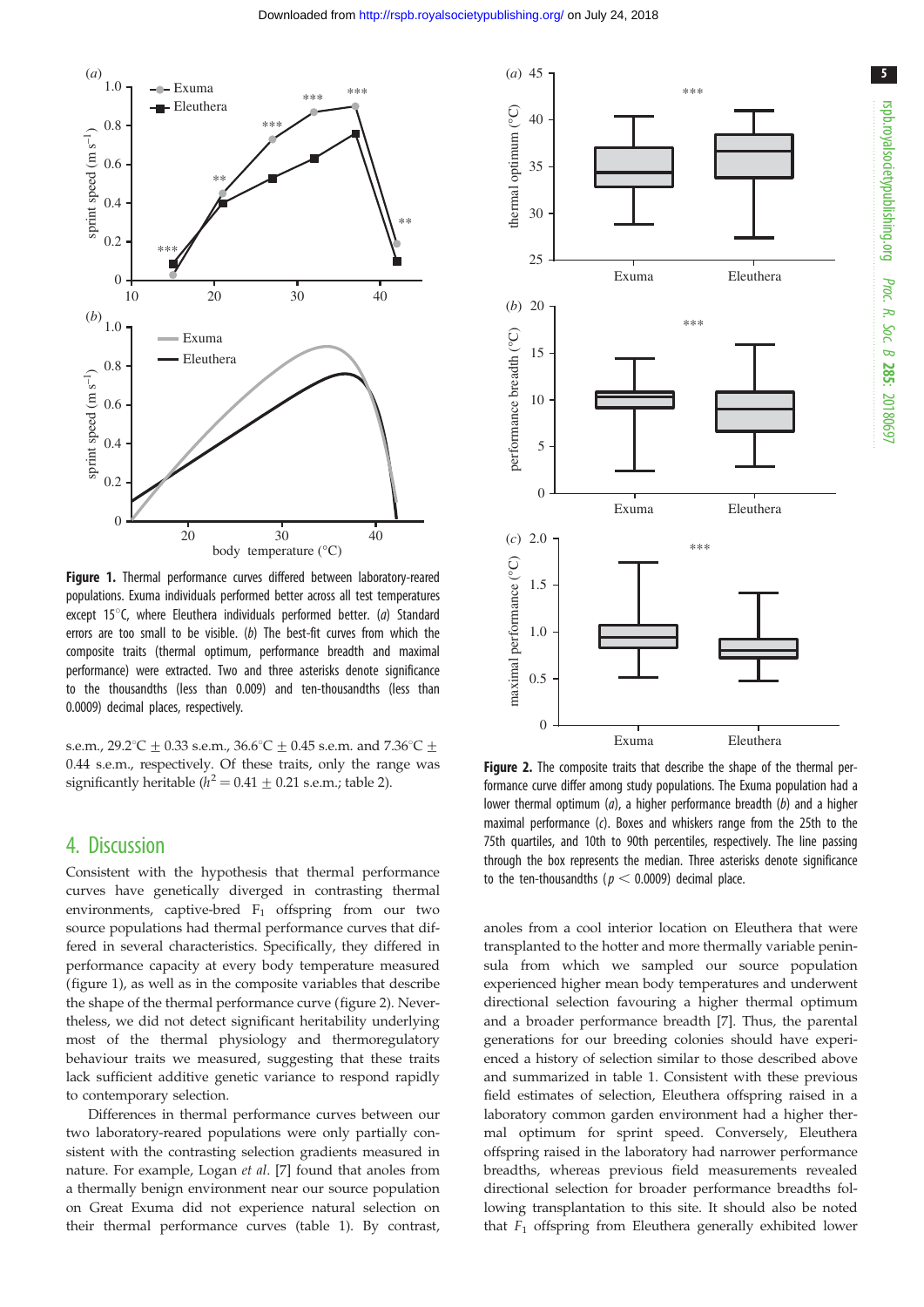<span id="page-5-0"></span>**Table 2.** Variance components (additive genetic  $= V_{\rm A}$ ; permanent environmental  $= V_{\rm PE}$ ; residual  $= V_{\rm E}$ ), heritabilities (h<sup>2</sup>) and repeatabilities (r<sup>2</sup>), with s.e. in parentheses, for running speed (v) at six body temperatures and for the composite variables describing the shape of the thermal performance curve (thermal optimum  $=$  T<sub>opt</sub>; maximal performance  $=$  P<sub>max</sub>; performance breadth  $=$  T<sub>br</sub>). For clarity, variance components (and their s.e.) were multiplied by 10<sup>3</sup> for all traits except  $T_{\text{opt}}$  and  $T_{\text{br}}$ . Statistical significance ( $p < 0.05$ ) of variance components (as determined via likelihood-ratio tests) is indicated in italics.

| population | trait            | $V_{\rm A}$                                                | $V_{\text{PE}}$ | $V_{E}$      | h <sup>2</sup> | $\mathbf{r}^2$ |
|------------|------------------|------------------------------------------------------------|-----------------|--------------|----------------|----------------|
| Exuma      | $v15^{\circ}$ C  | 0.51(0.53)                                                 | 2.39(0.62)      | 6.04(0.36)   | 0.057(0.059)   | 0.324(0.038)   |
|            | $v21^\circ C$    |                                                            | 15.52(1.71)     | 12.10(0.76)  | $\bf{0}$       | 0.562(0.033)   |
|            | $v27^\circ C$    | 2.00(3.28)                                                 | 27.29 (4.28)    | 21.31(1.31)  | 0.040(0.065)   | 0.579(0.032)   |
|            | $v32^\circ C$    |                                                            | 36.15(4.03)     | 29.80 (1.86) |                | 0.548(0.034)   |
|            | $v37^\circ C$    | 8.70(5.54)                                                 | 27.70 (5.78)    | 33.95 (2.03) | 0.124(0.077)   | 0.517(0.034)   |
|            | $v42^{\circ}$ C  | 0.56(5.57)                                                 | 55.44 (8.24)    | 48.33 (2.86) | 0.005(0.054)   | 0.537(0.033)   |
|            | $I_{\text{opt}}$ | 0.10(0.76)                                                 | n.a.            | 7.50 (10.08) | 0.013(0.100)   | n.a.           |
|            | $P_{\text{max}}$ |                                                            | n.a.            | 53.14 (4.84) | 0              | n.a.           |
|            | $T_{\rm br}$     | 0.74(0.81)                                                 | n.a.            | 6.38(0.94)   | 0.104(0.113)   | n.a.           |
| Eleuthera  | $v15^{\circ}$ C  | 7.19(1.38)                                                 | 0               | 7.53(0.69)   | 0.488(0.057)   | 0.488(0.057)   |
|            | $v21^{\circ}C$   | 11.98 (1.26)<br>1.44(3.70)<br>10.56 (4.08)<br>0.060(0.153) |                 | 0.501(0.060) |                |                |
|            | $v27^\circ C$    |                                                            | 14.34 (2.87)    | 19.38 (1.86) |                | 0.425(0.059)   |
|            | $v32^{\circ}$ C  |                                                            | 16.15(3.07)     | 18.84 (1.80) |                | 0.462(0.057)   |
|            | $v37^\circ C$    |                                                            | 29.11 (5.18)    | 28.85 (2.69) |                | 0.502(0.054)   |
|            | $v42^\circ C$    |                                                            | 11.29(2.87)     | 28.61 (2.66) |                | 0.283(0.060)   |
|            | $T_{\rm opt}$    |                                                            | n.a.            | 10.41(1.50)  |                | n.a.           |
|            | $P_{\text{max}}$ |                                                            | n.a.            | 35.7 (5.12)  |                | n.a.           |
|            | $T_{\rm hr}$     |                                                            | n.a.            | 8.44 (1.21)  |                | n.a.           |

sprint speeds across all temperatures relative to those from Great Exuma, such that overall differences in performance between populations may be driving differences in thermal performance curves in a way that is independent from thermal adaptation per se. It is also possible that differing behavioural responses to the laboratory environment underlie differences in sprint performance and that this, again, is independent of thermal adaptation. Lastly, we cannot rule out a role for maternal effects given that our assays were conducted on  $F_1$  individuals from wild-caught parents [\[37](#page-7-0)].

Although our common garden experiment suggests that thermal performance curves have diverged genetically between these populations, we found little evidence of additive genetic variance underlying the thermal sensitivity of sprint speed. At five of the six temperatures in our study, we did not detect significant heritability for sprint speed in either population, nor did we detect heritability for the composite traits (thermal optimum, performance breadth, maximal performance) that define the shape of the thermal performance curve. Although these composite traits are difficult to measure with precision and resultant noise in those data may have reduced our capacity to detect heritability, sprint speed was repeatable at each test temperature in both populations, suggesting that it should have been possible to detect underlying additive genetic variance if it was present at moderate magnitudes. Moreover, using the same F1 individuals that we included in this study, Cox et al. [\[36](#page-7-0),[38\]](#page-7-0) previously detected significant additive genetic variance for body size, dewlap size and dewlap colouration, as well as for composite traits such as growth trajectories. One interpretation for the lack of additive genetic variance in the present study is that strong selection in the past has led

to divergence between populations while simultaneously eroding genetic variance for these traits.

As with our analyses of thermal performance curves, four of the five behavioural thermoregulation traits that we measured were not heritable, including the mean temperature achieved in a thermal gradient (an ecologically important trait that is usually taken to approximate the 'preferred temperature' of an individual) [[20,39,40](#page-7-0)]. In the context of climate change, thermoregulatory behaviour is usually only considered in its capacity to constrain the evolution of thermal tolerance (by reducing the range of environmental states experienced by individuals) [[15,](#page-6-0)[18\]](#page-7-0), or in its ability to mitigate the negative impacts of warming by allowing individuals to seek out thermal refugia [\[12](#page-6-0),[41,42\]](#page-7-0). Here, we tested the idea that thermoregulatory behaviour itself may have the capacity to evolve rapidly, an idea that has received very little attention in the literature (but see [[29\]](#page-7-0), which also found no detectable additive genetic variance underlying one aspect of thermoregulatory behaviour).

Gilbert & Miles [\[20](#page-7-0)] previously documented strong natural selection favouring higher thermal preferences in a wild population of ornate tree lizards (U. ornatus) from Arizona. By contrast to the brown anoles studied by Logan et al. [\[7\]](#page-6-0), the tree lizard population was not transplanted to a novel thermal environment, suggesting that selection on thermoregulatory behaviour may typically be strong even when environments do not change. Thus, selection may be particularly likely to erode genetic variance in traits related to thermoregulatory behaviour (because selection should be even stronger when environments change). Nevertheless, it should be noted that we did detect relatively high heritability for the range of body temperatures achieved in a thermal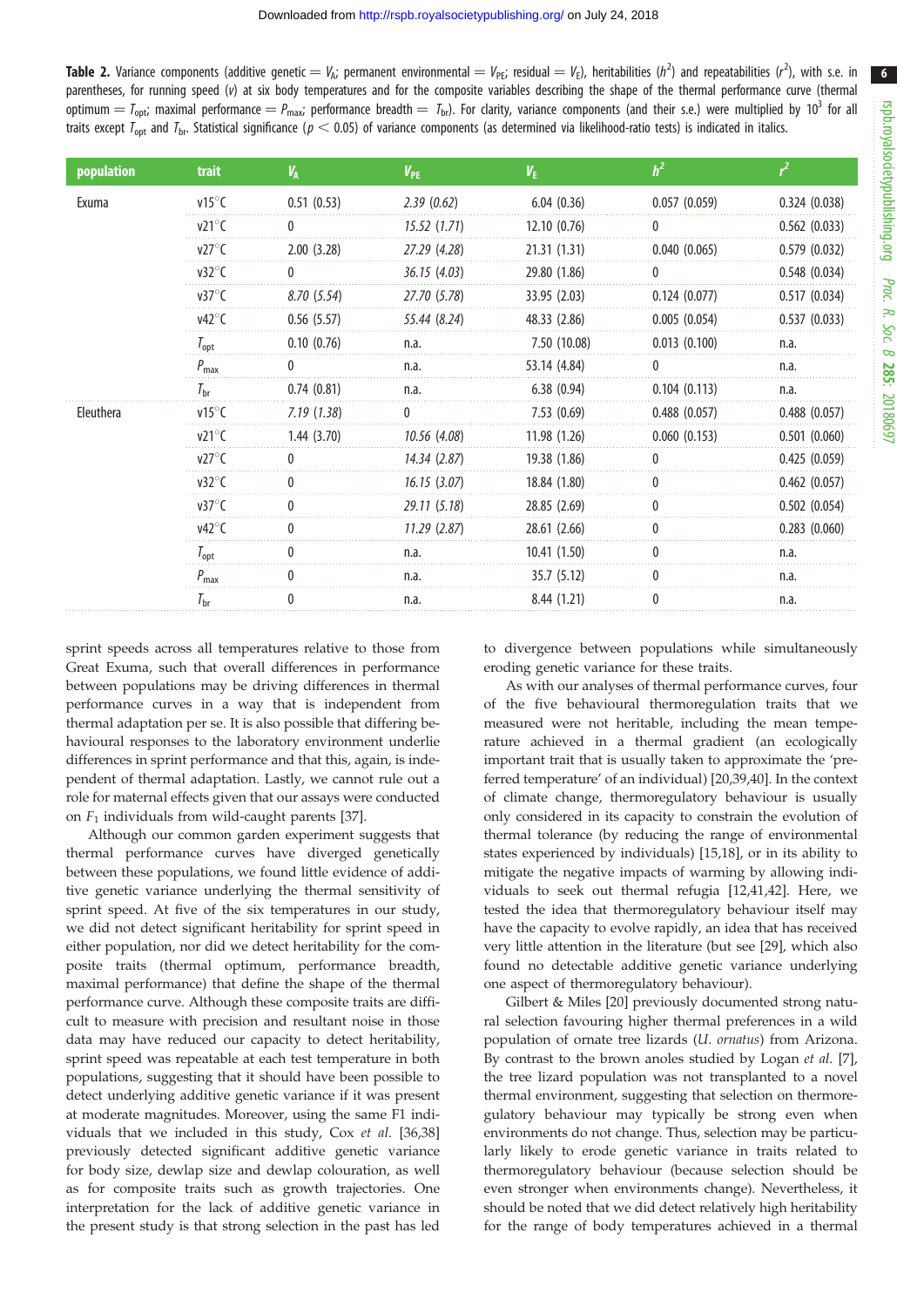<span id="page-6-0"></span>gradient, and our estimate of heritability for maximum body temperature approached significance (table 3). With higher sample sizes, therefore, we might have detected non-zero heritability for several aspects of thermoregulatory behaviour, especially those that are associated with thermoregulatory precision.

The lack of genetic variance underlying thermal physiology and thermoregulatory behaviour in brown anoles suggest that the most likely avenue of rapid, short-term change in this trait is phenotypic plasticity [\[43](#page-7-0)]. Indeed, brown anoles are invasive over large portions of the tropical and subtropical Western hemisphere and have shown little difficulty adjusting to novel thermal environments [\[44](#page-7-0)], suggesting that rapid genetic adaptation may be unnecessary for their continued survival under climate change. Nevertheless, the capacity for terrestrial ectotherms in general to respond to environmental change through plasticity may be limited [\[45](#page-7-0)], and the importance of acclimatization is likely to be idiosyncratic and species-specific. Further work on diverse taxa is needed to understand the extent to which thermal performance curves and thermoregulatory behaviour may be evolutionarily fixed in the short-term, and the extent to which plasticity can reduce extinction probabilities. Moreover, the relative importance of evolutionary change in thermal physiology versus thermoregulatory behaviour is a promising area of future research [\[46](#page-7-0)].

Although we found that two laboratory-reared populations of brown anoles from divergent thermal environments experiencing contrasting patterns of selection differ in their thermal performance curves, we also found that neither population appears to have sufficient standing genetic variation to evolve rapidly in response to climate change. The extent to which this conclusion can be generalized to other species, or beyond the laboratory common garden environment in which we measured heritability, remains to be seen, but further research is clearly needed. Recent studies (including our own; [7,[20,32\]](#page-7-0)) have emphasized the potential role of evolutionary rescue in the face of climate change. Nevertheless, our results suggest that, in at least in some species, other avenues of resilience such as behavioural **Table 3.** Variance components (additive genetic  $= V_A$ ; residual  $= V_F$ ) and heritabilities  $(h^2)$ , with s.e. in parentheses, for thermoregulatory behaviour (mean, median, minimum, maximum and range of body temperatures achieved in a laboratory thermal gradient). Statistical significance ( $p < 0.05$ ) of additive genetic variance (as determined via likelihood-ratio tests) is indicated in italics.

| trait   | V^           | v.           | h <sup>2</sup> |
|---------|--------------|--------------|----------------|
| mean    | 2.16(3.08)   | 15.85 (3.40) | 0.12(0.17)     |
| median  | 1.98(3.24)   | 17.20(3.61)  | 0.10(0.17)     |
| minimum | 0.08(2.97)   | 16.00(3.35)  | 0.07(0.17)     |
| maximum | 7.41 (6.56)  | 25.71 (6.53) | 0.22(0.19)     |
| range   | 13.20 (7.46) | 18.73 (6.46) | 0.41(0.21)     |

adjustments, plasticity and range shifts may be more important.

Ethics. This study followed all relevant ethical guidelines and was approved by the University of Virginia Animal Care and Use Committee (protocol 3896).

Data accessibility. Data supporting this manuscript are provided in the online electronic supplementary material.

Authors' contributions. M.L.L. designed the study, collected and analysed data and wrote the first manuscript draft; J.D.C. collected and analysed data and helped revise the manuscript; A.L.G. collected data and helped revise the manuscript; D.B.M. contributed to study design, collected and analysed data and helped revise the manuscript; A.K.C. analysed data and helped revise the manuscript; J.W.M. contributed to study design, analysed data and helped write the manuscript; R.M.C. raised the lizard colonies, contributed to study design and helped write the manuscript. All authors gave final approval for publication.

Competing interests. We have no competing interests.

Funding. This study was supported by funding from the University of Virginia, Virginia Tech, and the National Science Foundation to R.M.C., J.W.M. and D.B.M., respectively.

Acknowledgements. The authors would like to acknowledge Aaron Reedy, Rachana Bhave, Heidi Seears, Lisa Mitchem, Matthew Kustra and Tyler Wittman for comments that helped us improve the manuscript.

## **References**

- 1. Angilletta MJ. 2009 Thermal adaptation, p. 320. Oxford, UK: Oxford University Press.
- 2. Sinervo B et al. 2010 Erosion of lizard diversity by climate change and altered thermal niches. Science 328, 894– 899. [\(doi:10.1126/science.1184695\)](http://dx.doi.org/10.1126/science.1184695)
- 3. Hoffmann AA. 2010 Physiological climatic limits in Drosophila: patterns and implications. J. Exp. Biol. 213, 870– 880. [\(doi:10.1242/jeb.037630](http://dx.doi.org/10.1242/jeb.037630))
- 4. Hoffmann AA, Sgro CM. 2011 Climate change and evolutionary adaptation. Nature 470, 479 – 485. [\(doi:10.1038/nature09670](http://dx.doi.org/10.1038/nature09670))
- 5. Huey RB, Kingsolver JG. 1989 Evolution of thermal sensitivity of ectotherm performance. Trends Ecol. Evol. 4, 131 – 135. [\(doi:10.1016/0169-](http://dx.doi.org/10.1016/0169-5347(89)90211-5) [5347\(89\)90211-5\)](http://dx.doi.org/10.1016/0169-5347(89)90211-5)
- 6. Angilletta MJ, Wilson RS, Navas CA, James RS. 2003 Tradeoffs and the evolution of thermal reaction norms. Trends Ecol. Evol. 18, 234– 240. [\(doi:10.](http://dx.doi.org/10.1016/s0169-5347(03)00087-9) [1016/s0169-5347\(03\)00087-9\)](http://dx.doi.org/10.1016/s0169-5347(03)00087-9)
- 7. Logan ML, Cox RM, Calsbeek R. 2014 Natural selection on thermal performance in a novel thermal environment. Proc. Natl Acad. Sci. USA 111, 14 165 – 14 169. [\(doi:10.1073/pnas.](http://dx.doi.org/10.1073/pnas.1404885111) [1404885111\)](http://dx.doi.org/10.1073/pnas.1404885111)
- 8. Gilchrist GW. 1995 Specialists and generalists in changing environments 1. Fitness landscapes of thermal sensitivity. Am. Nat.  $146$ ,  $252 - 270$ . [\(doi:10.1086/285797\)](http://dx.doi.org/10.1086/285797)
- 9. Angilletta MJ, Niewiarowski PH, Navas CA. 2002 The evolution of thermal physiology in ectotherms. J. Therm. Biol 27, 249– 268. [\(doi:10.1016/S0306-](http://dx.doi.org/10.1016/S0306-4565(01)00094-8) [4565\(01\)00094-8](http://dx.doi.org/10.1016/S0306-4565(01)00094-8))
- 10. Sears MW, Angilletta MJ, Schuler MS, Borchert J, Dilliplane KF, Stegman M, Rusch TW, Mitchell WA. 2016 Configuration of the thermal landscape determines thermoregulatory performance of ectotherms. Proc. Natl Acad. Sci. USA 113, 10 595– 10 600. [\(doi:10.1073/pnas.1604824113](http://dx.doi.org/10.1073/pnas.1604824113))
- 11. Sears MW, Raskin E, Angilletta MJ. 2011 The world is not flat: defining relevant thermal landscapes in the context of climate change. Integr. Comp. Biol. 51, 666 – 675. [\(doi:10.1093/icb/icr111\)](http://dx.doi.org/10.1093/icb/icr111)
- 12. Kearney M, Shine R, Porter WP. 2009 The potential for behavioral thermoregulation to buffer 'coldblooded' animals against climate warming. Proc. Natl Acad. Sci. USA 106, 3835 – 3840. [\(doi:10.1073/](http://dx.doi.org/10.1073/pnas.0808913106) [pnas.0808913106\)](http://dx.doi.org/10.1073/pnas.0808913106)
- 13. Cox CL et al. 2018 Do ring-necked snakes choose retreat sites based upon thermal preferences? J. Therm. Biol 71, 232– 236. ([doi:10.1016/j.jtherbio.](http://dx.doi.org/10.1016/j.jtherbio.2017.11.020) [2017.11.020](http://dx.doi.org/10.1016/j.jtherbio.2017.11.020))
- 14. Clusella-Trullas S, Chown SL. 2011 Comment on 'Erosion of lizard diversity by climate change and altered thermal niches'. Science 332, 1. ([doi:10.](http://dx.doi.org/10.1126/science.1195193) [1126/science.1195193](http://dx.doi.org/10.1126/science.1195193))
- 15. Huey RB, Hertz PE, Sinervo B. 2003 Behavioral drive versus behavioral inertia in evolution: a null model